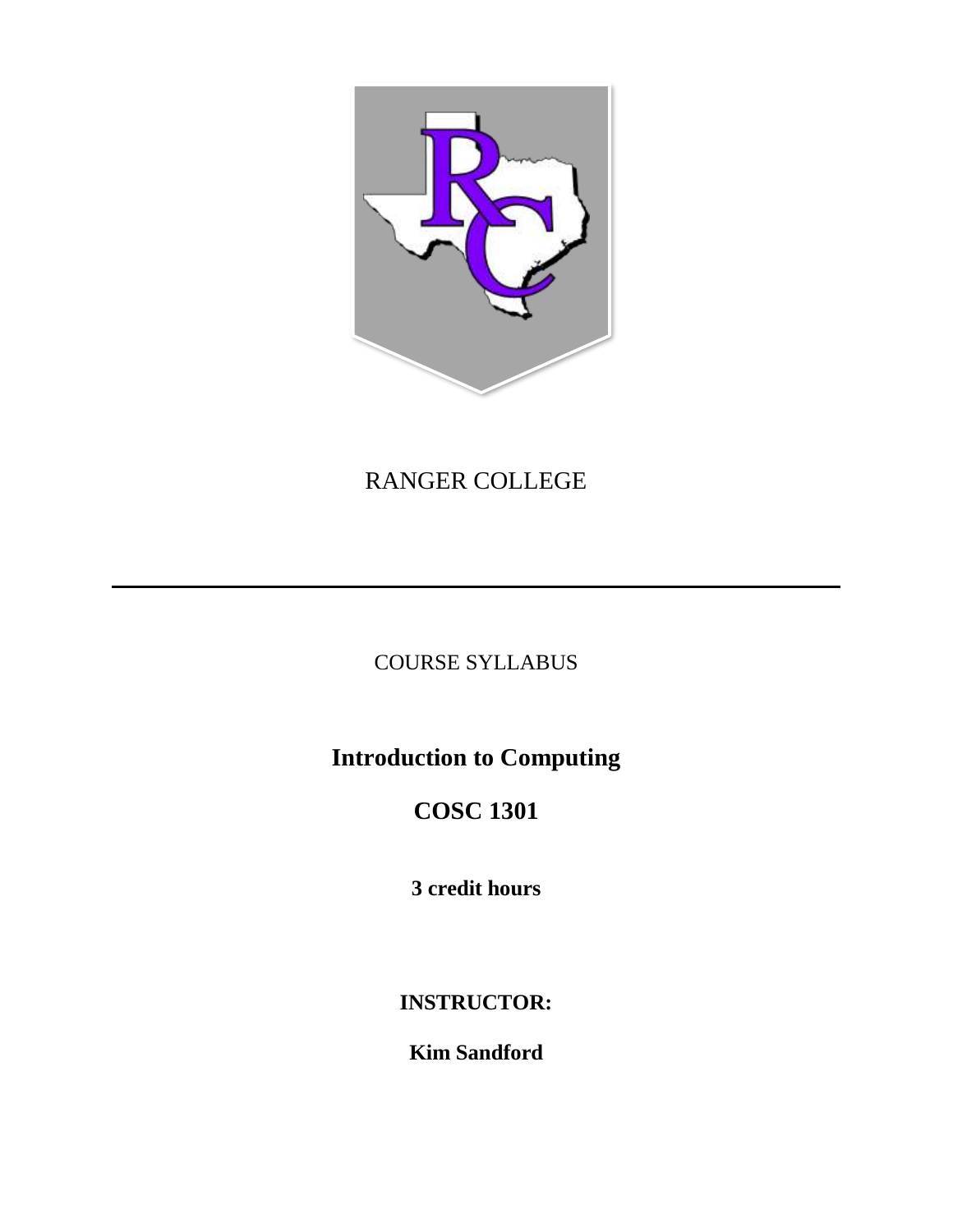| <b>INSTRUCTOR:</b> Kim Sandford |                                           |
|---------------------------------|-------------------------------------------|
| EMAIL:                          | ksandford@rangercollege.edu               |
| HOURS:                          | Monday through Thursday $8:00am - 5:00pm$ |

#### **I. Texas Core Curriculum Statement of Purpose**

Through the Texas Core Curriculum, students will gain a foundation of knowledge of human cultures and the physical and natural world, develop principles of personal and social responsibility for living in a diverse world, and advance intellectual and practical skills that are essential for all learning.

### **II. Course Description**

Overview of computer information systems – hardware, operating systems, and microcomputer application software, including Internet, word processing, spreadsheets, presentation graphics, and databases. Current issues such as the effect of computers on society, and the history and use of computers in business, educational, and modern settings are also studied. This course is not intended to count toward a student's major field of study in business or computer science.

### **III. Required Background or Prerequisite**

There are no prerequisites for this course, however a basic knowledge of technology and keyboarding skills will be helpful.

#### **IV. Required Textbook and Course Materials**

- (1) Vermaat, Sebok, Freund. Discovering Computers, 2014 Edition, Course Technology, Cengage Learning ISBN: 978-1-285-16176-1
- (2) Muir and Verno. Guidelines for Microsoft Office 2013, Paradigm ISBN: 978-0-76385-258-0

#### **V. Course Purpose**

This course is an introduction to technology used in current industry trends and will offer a hands-on approach to resolving real-world problems. In this class, you will gain foundational knowledge and skills to create professional word processing, spreadsheets, and presentation documents, along with other basic technology skills. This course is designed to give students introductory "end user" computer skills.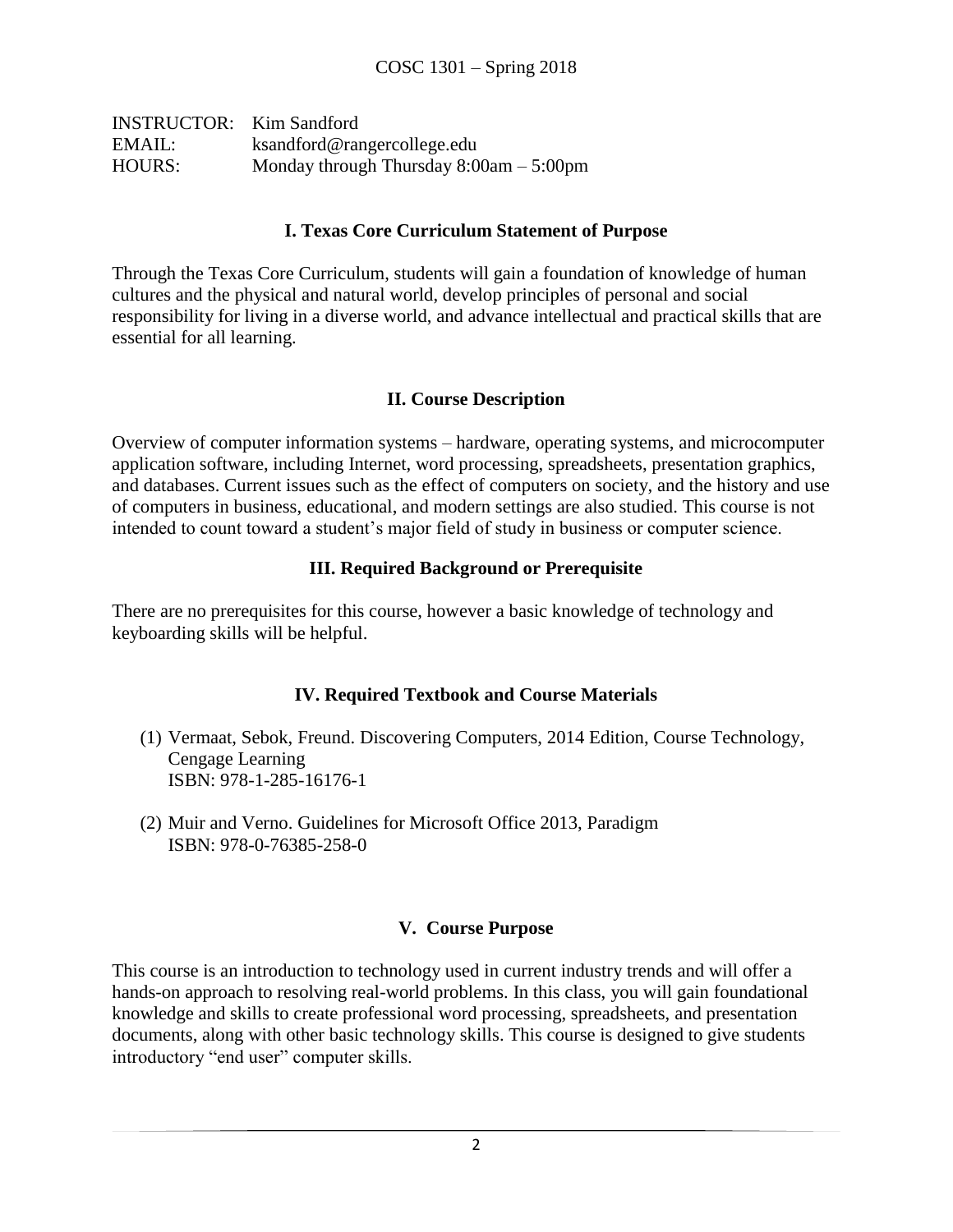## **VI. Learning Outcomes**

- 1. Describe the fundamentals of computing infrastructure components: hardware, application software, operating systems, and data communications systems.
- 2. Delineate and discuss societal issues related to computing, including the guiding principles of professional and ethical behavior.
- 3. Demonstrate the ability to create and use documents, spreadsheets, presentations and databases in order to communicate and store information as well as to support problem solving.
- 4. Describe the need and ways to maintain security in a computing environment.

## **VII. Core Objectives**

This course meets the following of the six Core Objectives established by Texas:

- ☒ **Critical Thinking Skills (CT) –** Creative thinking, innovation, inquiry, and analysis; evaluation and synthesis of information
- $\boxtimes$  **Communication Skills (COM)** effective development, interpretation and expression of ideas through written, oral, and visual communication
- $\boxtimes$  **Empirical and Quantitative Skills (EQS)** The manipulation and analysis of numerical data or observable facts resulting in informed conclusions
- $\boxtimes$  **Teamwork (TW)** The ability to consider different points of view and to work effectively with others to support a shared purpose or goal
- $\boxtimes$  **Social Responsibility (SR)** Intercultural competence, knowledge of civic responsibility, and the ability to engage effectively in regional, national, and global communities
- $\boxtimes$  **Personal Responsibility (PR)** The ability to connect choices, actions, and consequences to ethical decision-making

## **VIII. Methods of Instruction**

This class is multimedia, and as such, it may include independent research, assigned reading, supervised interaction on-line, instructor-provided supplementary materials, exams, and presentation. All assignments will be submitted in Blackboard or by email.

## **IX. Methods of Assessment**

1. **Lecture and Lab exams – 30% of total grade (PR, CT, EQS):** Exams will be used to gauge your knowledge of the subject, including knowledge of the terminology of the subject matter and comprehension of concepts. The course textbook, handouts, and lecture notes will be used as standards for evaluation of your work on exams. These exams will consist of multiple choice, matching, true/false, short answer, discussion questions, sample project completion, or a combination of these.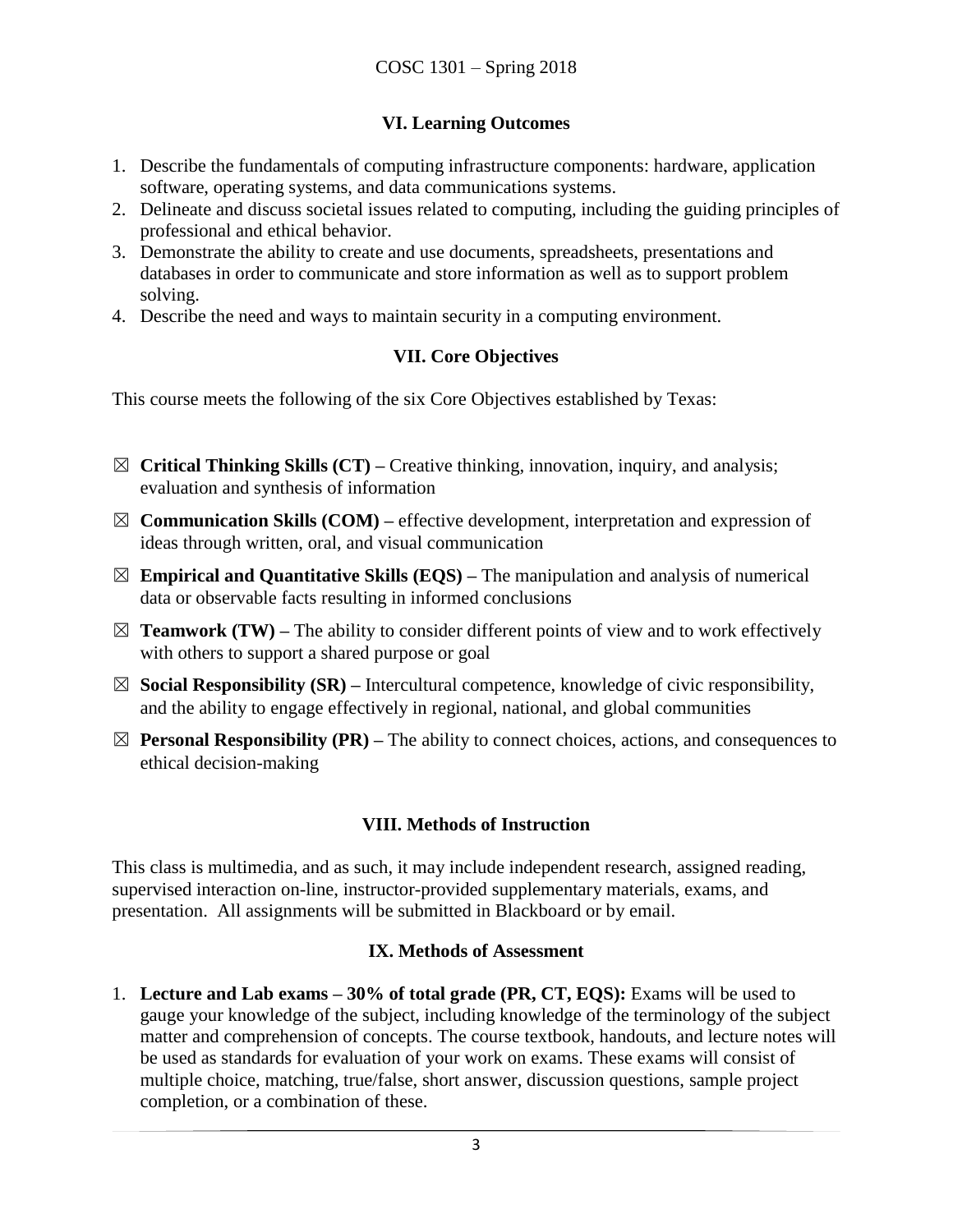- 2. **Lab exercises, assignments, and project – 35% of total grade (CT, EQS, TW, PR):** Assignments will be used to evaluate your ability to apply knowledge obtained in this course so as to complete computer applications. Your goal should be to produce complete, error-free output within an allotted time frame. Deductions will be made for typographical and logical errors. Maximum score is 100 points. If submitted after due date, points will be deducted.
- 3. **Class discussions – 20% of total grade (COM, SR):** Discussions will be used to help facilitate learning in an on-line learning environment. Participation in class discussions is required and points may be deducted if submitted after due date.
- 4. **Final Exam – (CT, COM, PR):** There will be a comprehensive proctored final exam focusing on the lecture and lab material that we have studied throughout the semester.

Grading scale:  $A = 90-100\%$   $B = 80-89$   $C = 70-79$   $D = 60-69$   $F = Below 60$ 

## **X. Course/Classroom Policies**

Please note the following course expectations. Failure to do so will negatively impact your experience of this class, not to mention your grade.

- 1. **Attendance:** Students "attend" class by checking email and logging onto the online course (Blackboard) at least twice per week. Also, students should submit weekly activities by the due date posted.
- 2. **Class Participation:** Students are expected to participate in class discussions by using the Discussion Board on the course Blackboard. Students will create their own posts and also read comments posted by the instructor and the other students, and will add comments that would contribute to the class discussion in a meaningful way.
- 3. **Missed Exams/Assignments/Makeup Policy:** There will be due dates for assignments and tests, and students are asked to make every effort to always submit these on time. Permission to make up work may be given on an individual basis for extenuating circumstances. Assignments are posted well ahead of the due dates, so students should submit assignments ahead of time when absences are anticipated. Each assignment and each test will have a due date. You are strongly encouraged to always make every effort to take exams on time. Work may be made up for absences due to authorized Ranger College activities. For these types of absences, makeup work is due within two weeks of the absence, and it is the student's responsibility to see that makeup work is completed as soon as possible.
- 4. **Academic Dishonesty:** Any student caught cheating on an exam or other assignment may be given an F as the final course grade. Students are expected to learn and retain the material in an honest and ethical way.
- 5. **Available Support Services**: Ranger College Library; Computer Labs in Ranger, Stephenville and Early; Student Services. Access to the Tarleton State University library may be available. Contact the Ranger College Stephenville Center to get information about using the Tarleton library.
- 6. **Dual Credit:** High School students taking this course for dual credit must check with their High School principal about how this course might affect graduation and/or U.I.L. eligibility. Students seeking dual credit should inform the Ranger College instructor at the beginning of the semester.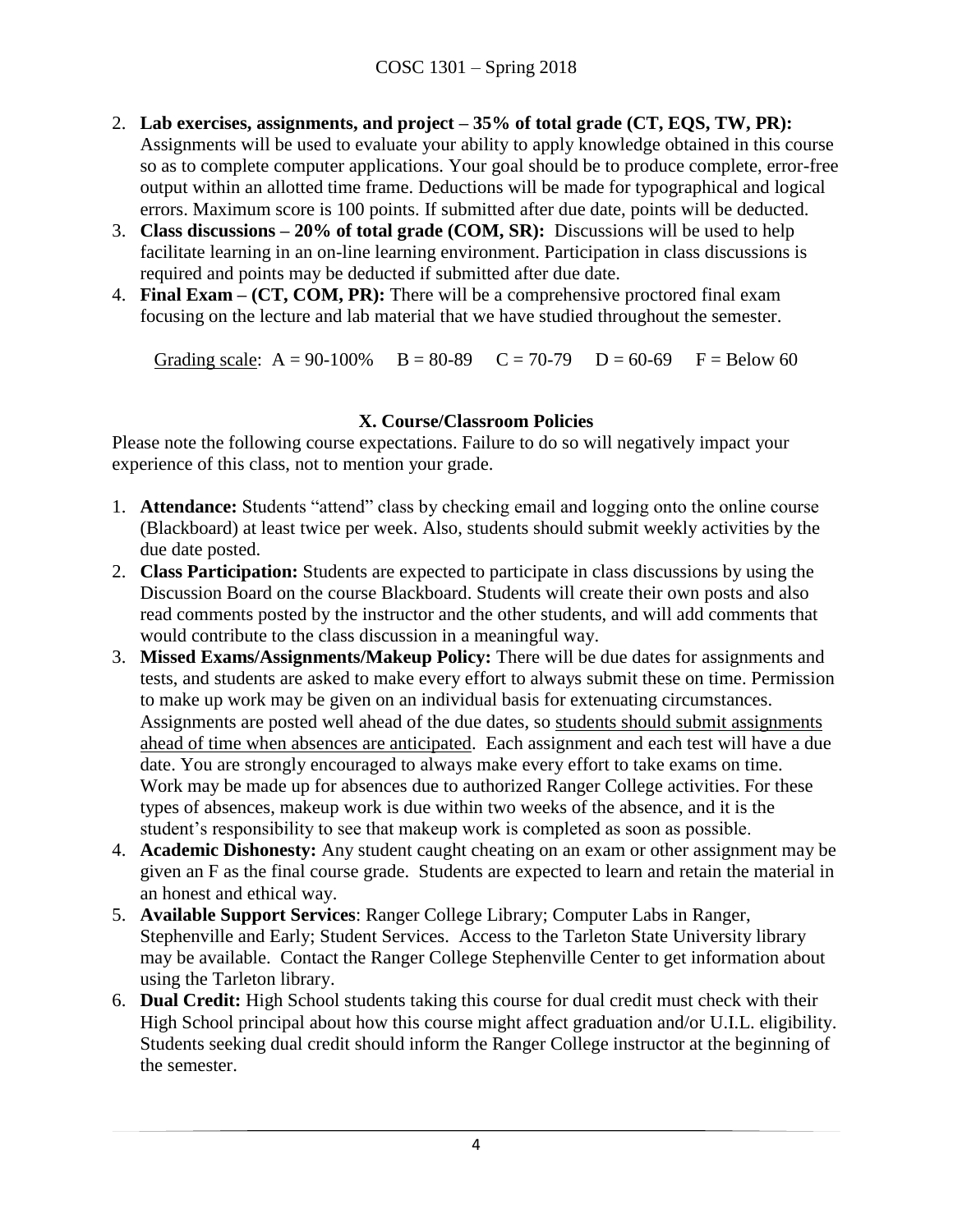- 7. **Computer and Internet Access:** You are responsible for your access to the Internet and for computer equipment and software needed for this course. You may use Ranger College's computer labs if needed. Computers and Internet access are also usually available in city libraries. Computer or Internet failure is not a valid excuse for not getting work submitted on time. You should have a backup plan in case your computer "crashes."
- 8. **Email:** I am happy to communicate with you by email and will do my best to respond within 24 hours during the week. Please be aware that messages sent after 5:00pm may not be read until the next morning and messages sent over the weekend may not be read until Monday.
- 9. **IMPORTANT!!** Because of the online format of this course, one exam MUST be proctored, which will require students to make an appointment at one of the RC locations (or make appropriate arrangements at an approved testing site). The required proctored exam for this course will be the Final Exam.

## **XI. Course Outline/Schedule**

The dates of weekly assignments and exams are subject to revision as needed. I will announce all revisions as a post on Blackboard, and do my best to make sure that everyone knows about the changes. If you do not regularly check Blackboard, you are still responsible for submitting assignments according to any revisions that we make to the schedule.

| <b>Week</b>    | Lecture Assignments -<br><b>Discovering Computers textbook</b>                                                                        | Lab Assignments -<br><b>Guidelines for Office 2013 textbook</b>          |
|----------------|---------------------------------------------------------------------------------------------------------------------------------------|--------------------------------------------------------------------------|
| $\mathbf{1}$   | Syllabus, Plagiarism Pretest                                                                                                          | Email assignment                                                         |
| $\overline{2}$ | Chapter 1 " Digital Literacy," Chapter 2<br>"The Internet," and Chapter 3 "Computers<br>and Mobile Devices"<br><b>Discussion Post</b> | <b>Guidelines for Getting Started, Computing</b><br>Essentials           |
| 3              | LECTURE EXAM #1 (Chap 1-3)                                                                                                            | Internet Basics, Making Use of the Web,<br>Microsoft Office Introduction |
| 4              | Chapter 4 "Programs and Apps," Chapter 5<br>"Digital Safety and Security,"<br><b>Discussion Post</b>                                  | Microsoft Word                                                           |
| 5              | Chapter 6, "Inside Computers and Mobile<br>Devices," and Chapter 7 "Input and<br>Output"                                              | Cloud Storage and Online Word Processing                                 |
| 6              | LECTURE EXAM #2 (Chap 4-7)                                                                                                            | <b>WORD PROCESSING EXAM</b>                                              |